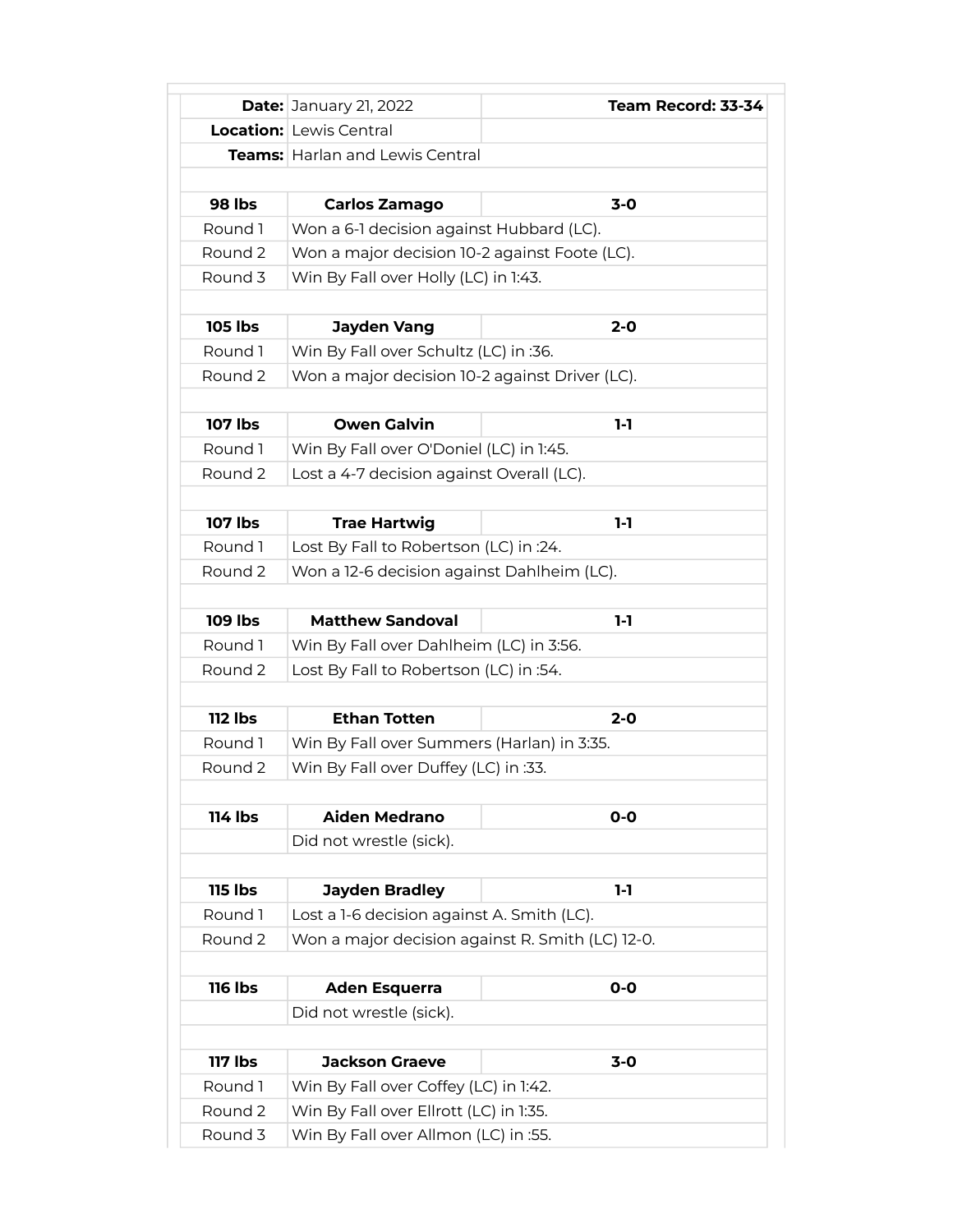| 118 lbs | <b>Wilson Riphin</b>                      | $0 - 3$ |
|---------|-------------------------------------------|---------|
| Round 1 | Lost By Fall to Allmon (LC) in 1:03.      |         |
| Round 2 | Lost By Fall to Coffey (LC) in 2:15.      |         |
| Round 3 | Lost By Fall to Ellrott (LC) in :32.      |         |
|         |                                           |         |
| 118 lbs | <b>Phoenix Hodne</b>                      | $0 - 0$ |
|         | Did not wrestle (sick).                   |         |
|         |                                           |         |
| 119 lbs | <b>Xavier Velazquez</b>                   | 1-1     |
| Round 1 | Lost By Fall to Bendorf (Harlan) in 2:46. |         |
| Round 2 | Won a 12-7 decision against Aldrich (LC). |         |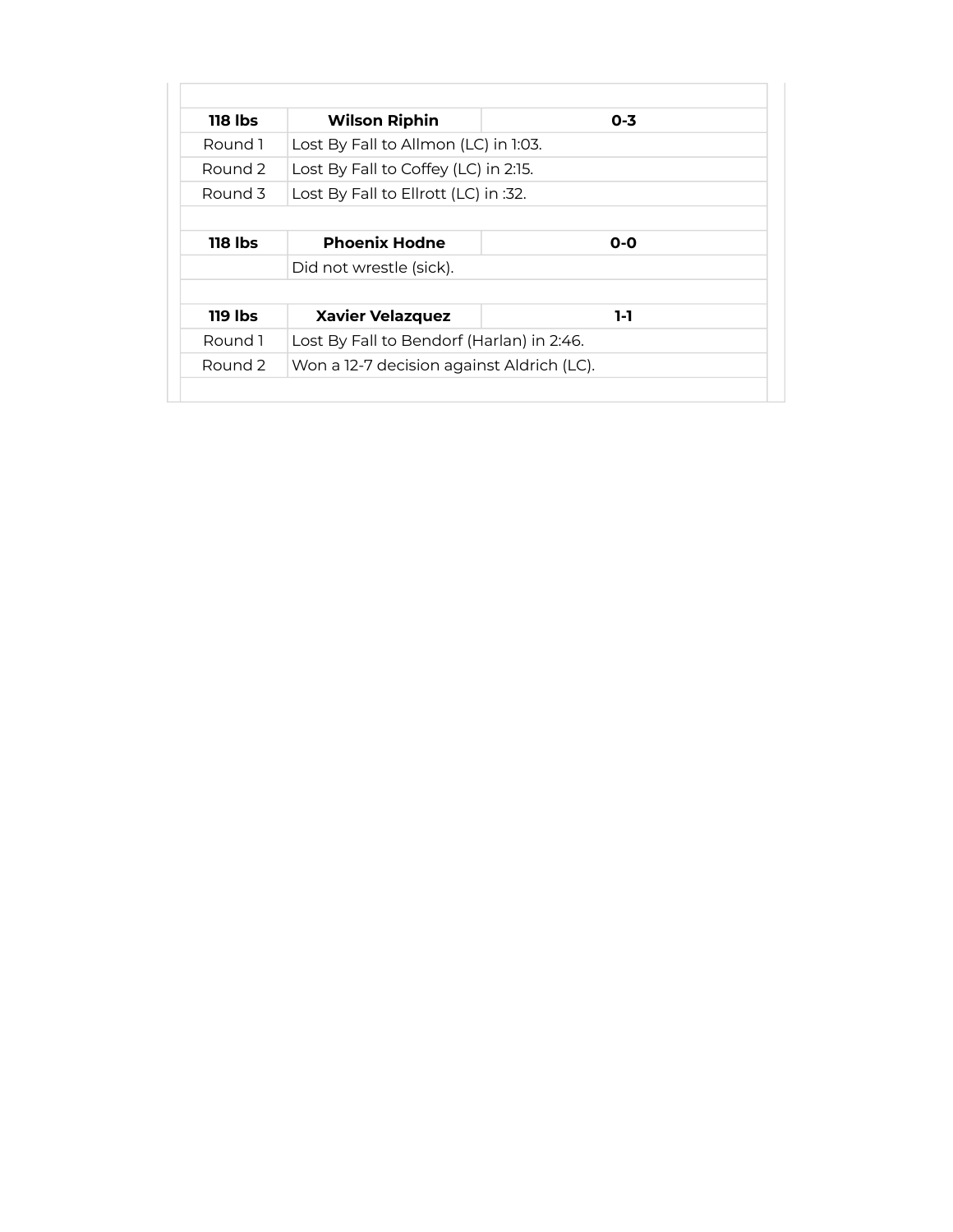|                    | <b>Date: January 21, 2022</b>                                                     | Team Record: 33-34 |
|--------------------|-----------------------------------------------------------------------------------|--------------------|
|                    | <b>Location:</b> Lewis Central                                                    |                    |
|                    | <b>Teams:</b> Harlan and Lewis Central                                            |                    |
|                    |                                                                                   |                    |
| <b>120 lbs</b>     | Ivan Ledesma                                                                      | 1-1                |
| Round 1            | Win By Fall over Aldrich (LC) in 1:23.                                            |                    |
| Round 2            | Lost By Fall to Bendorf (Harlan) in 3:29.                                         |                    |
|                    |                                                                                   |                    |
| <b>121 lbs</b>     | <b>Logan Harper</b>                                                               | $0 - 2$            |
| Round 1            | Lost By Fall to Pryor (Harlan) in :10.                                            |                    |
| Round <sub>2</sub> | Lost By Fall to Ehlert (Harlan) in 1:49.                                          |                    |
|                    |                                                                                   |                    |
| <b>126 lbs</b>     | <b>Chase Williams</b>                                                             | $0 - 2$            |
| Round 1            | Lost By Fall to Ehlert (Harlan) in :47.                                           |                    |
| Round 2            | Lost By Fall to Pryor (Harlan) in :23.                                            |                    |
|                    |                                                                                   |                    |
| <b>129 lbs</b>     | <b>Kpaw Moo Soe</b>                                                               | $2 - 0$            |
| Round 1            | Win By Fall over Henderson (LC) in :39.                                           |                    |
| Round 2            | Win By Fall over Petersen (Harlan) in 2:31.                                       |                    |
|                    |                                                                                   |                    |
| <b>131 lbs</b>     | <b>Luis Lopez</b>                                                                 | $2 - 0$            |
| Round 1            | Win By Fall over Birkhofer (LC) in 2:55.                                          |                    |
| Round 2            | Win By Fall over Houston (LC) in :53.                                             |                    |
|                    |                                                                                   |                    |
| <b>139 lbs</b>     | <b>Miguel Hernandez</b>                                                           | $1-1$              |
| Round 1            | Won a 6-2 decision against Graeve (LC).                                           |                    |
| Round 2            | Lost By Fall to Birkhofer (LC) in 3:10.                                           |                    |
|                    |                                                                                   |                    |
| 141 lbs<br>Round 1 | <b>Cole Kastner</b>                                                               | 2-0                |
| Round 2            | Won a 7-1 decision against Graeve (LC).<br>Win By Fall over Houston (LC) in 2:57. |                    |
|                    |                                                                                   |                    |
| <b>144 lbs</b>     | <b>Luol Deng</b>                                                                  | $O-O$              |
|                    | Did not wrestle (suspension).                                                     |                    |
|                    |                                                                                   |                    |
| <b>153 lbs</b>     | <b>Angie Rivera</b>                                                               | $3-0$              |
| Round 1            | Win By Fall over Poast (LC) in :26.                                               |                    |
| Round 2            | Win By Fall over Shaw (LC) in :37.                                                |                    |
| Round 3            | Win By Fall over Sunderman (LC) in :40.                                           |                    |
|                    |                                                                                   |                    |
| <b>154 lbs</b>     | <b>Diego Garcia</b>                                                               | $2 - 0$            |
| Round 1            | Win By Fall over Nick (LC) in 1:19.                                               |                    |
| Round 2            | Win By Fall over Madden (Harlan) in :16.                                          |                    |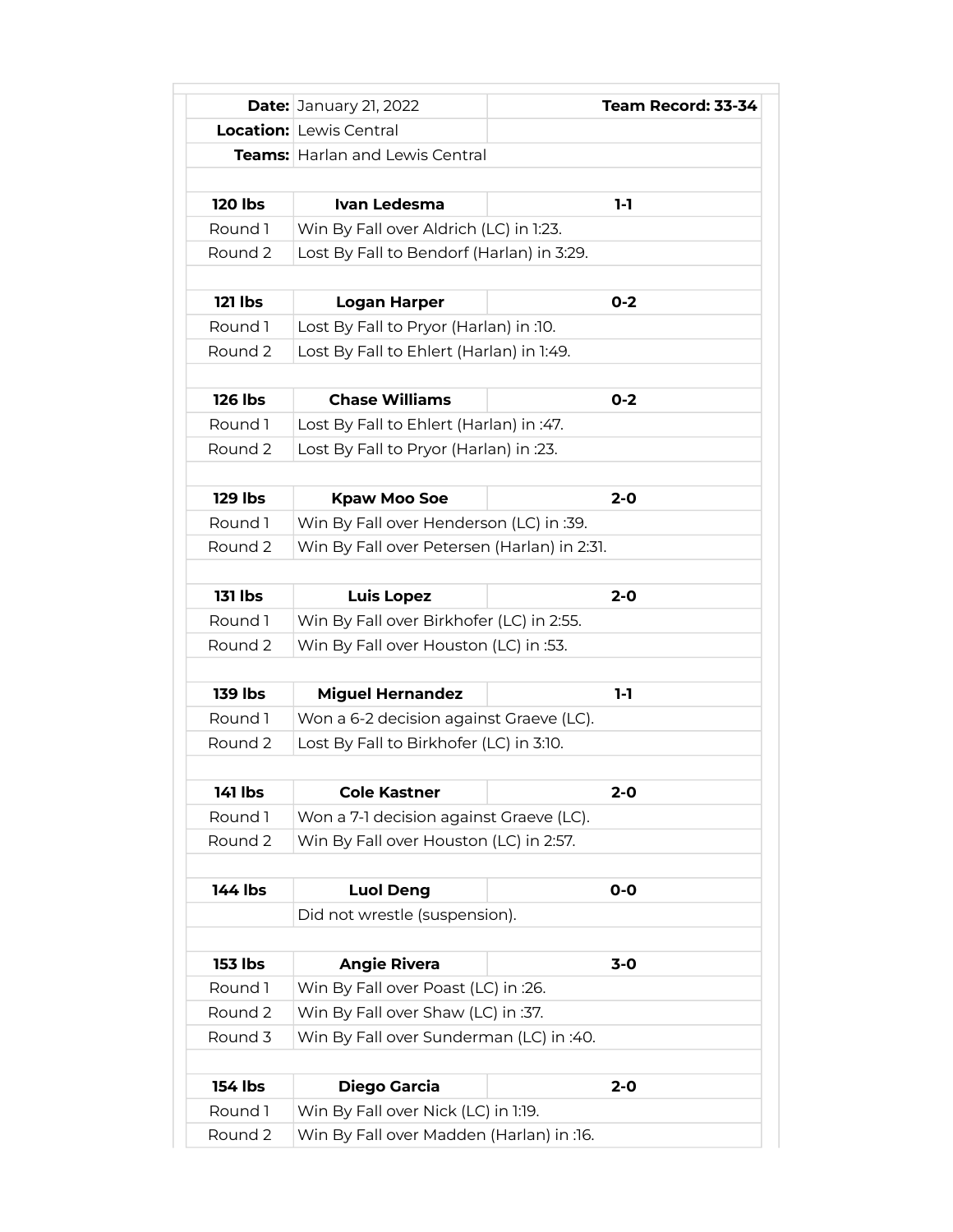| 154 lbs        | <b>Javier Medina</b>                      | 1-1     |
|----------------|-------------------------------------------|---------|
| Round 1        | Win By Fall over Cooper (Harlan) in 2:10. |         |
| Round 2        | Lost By Fall to Blanchard (LC) in :43.    |         |
|                |                                           |         |
|                |                                           |         |
| <b>155 lbs</b> | <b>Malachi Esteves</b>                    | $0 - 2$ |
| Round 1        | Lost By Fall to Volentine (LC) in 1:48.   |         |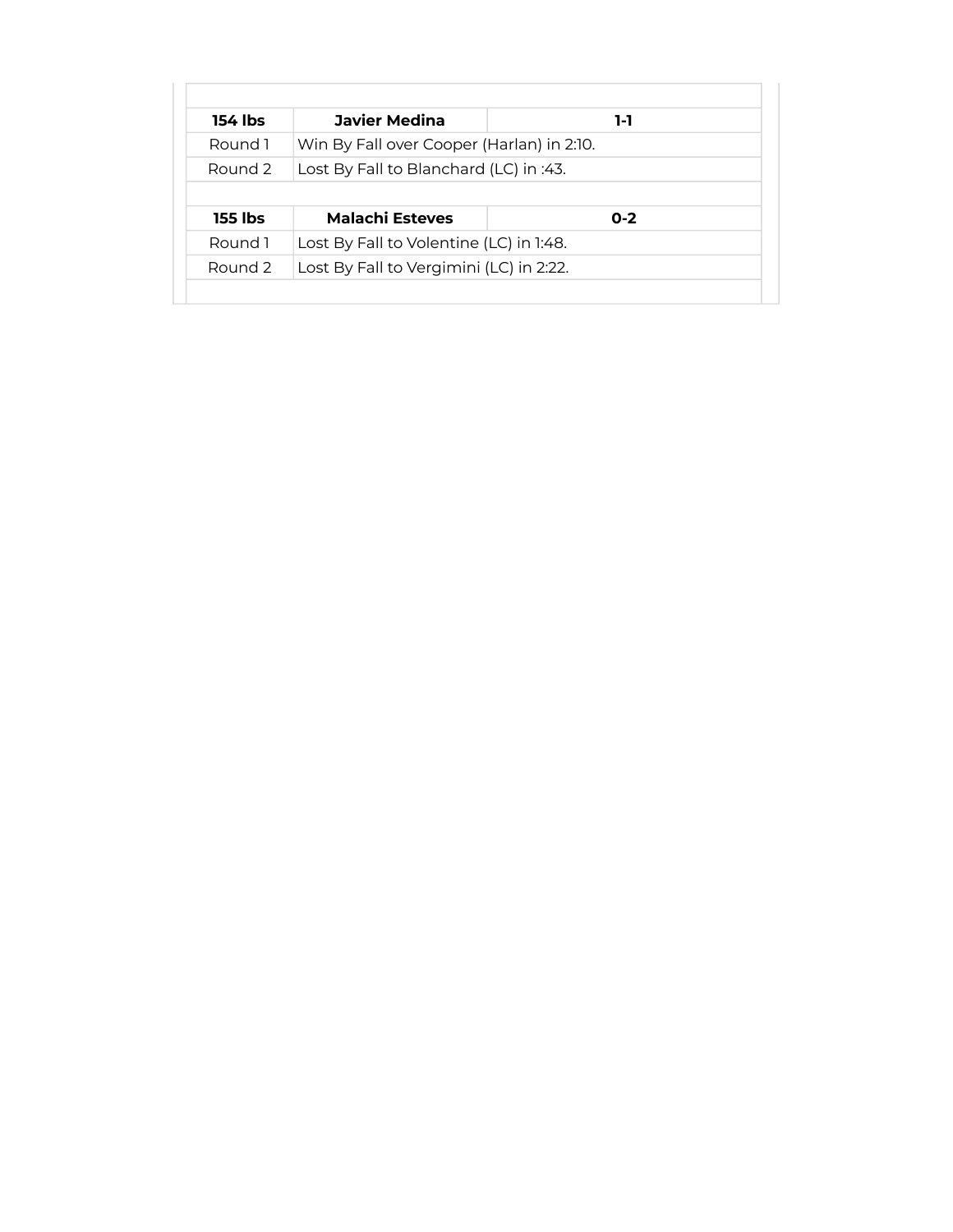|                    | <b>Date: January 21, 2022</b>                 | Team Record: 33-34 |
|--------------------|-----------------------------------------------|--------------------|
|                    | <b>Location:</b> Lewis Central                |                    |
|                    | <b>Teams:</b> Harlan and Lewis Central        |                    |
|                    |                                               |                    |
| <b>160 lbs</b>     | <b>Victor Arroyo</b>                          | $0 - 2$            |
| Round 1            | Lost By Fall to Davis (LC) in 2:50.           |                    |
| Round 2            | Lost By Fall to Stephens (Harlan) in 1:50.    |                    |
|                    |                                               |                    |
| <b>160 lbs</b>     | <b>Akuien Aruai</b>                           | $O-O$              |
|                    | Did not wrestle (sick).                       |                    |
|                    |                                               |                    |
| <b>162 lbs</b>     | <b>Izak Argotsinger</b>                       | $O - 2$            |
| Round 1            | Lost By Fall to Stephens (Harlan) in :28.     |                    |
| Round <sub>2</sub> | Lost By Fall to Davis (LC) in 1:42.           |                    |
|                    |                                               |                    |
| <b>162 lbs</b>     | <b>Owen Fink</b>                              | $0 - 2$            |
| Round 1            | Lost By Fall to Vergimini (LC) in 2:24.       |                    |
| Round 2            | Lost By Fall to Volentine (LC) in 3:44.       |                    |
|                    |                                               |                    |
| <b>162 lbs</b>     | <b>Ryan Slechta</b>                           | $0 - 2$            |
| Round 1            | Lost a 1-6 decision against Vergimini (LC).   |                    |
| Round 2            | Lost a 0-4 decision against Volentine (LC).   |                    |
|                    |                                               |                    |
| <b>200 lbs</b>     | <b>Arturo Marquez</b>                         | $1-1$              |
| Round 1            | Lost By Fall to Lindsey (LC) in 1:36.         |                    |
| Round 2            | Win By Fall over Wright (LC) in 1:40.         |                    |
|                    |                                               |                    |
| <b>210 lbs</b>     | <b>Alexander Arita</b>                        | $1-1$              |
| Round 1            | Lost By Fall to Hasbrouck (LC) in 1:41.       |                    |
| Round 2            | Win By Fall over Christensen (Harlan) in :34. |                    |
|                    |                                               |                    |
| <b>210 lbs</b>     | <b>Jackson Cisneros</b>                       | $0 - 1$            |
| Round 1            | Lost By Fall to Hasbrouck (LC) in 3:36.       |                    |
|                    |                                               |                    |
| <b>213 lbs</b>     | Max Chapa                                     | $0-0$              |
|                    | Did not wrestle (sick).                       |                    |
|                    |                                               |                    |
| <b>217 lbs</b>     | <b>Tony Zamora-Avina</b>                      | $1-1$              |
| Round 1            | Lost By Fall to Ludington (LC) in 3:08.       |                    |
| Round 2            | Win By Fall over Christensen (Harlan) in :49. |                    |
|                    |                                               |                    |
| <b>218 lbs</b>     | <b>Aidan Eggeling</b>                         | $0 - 2$            |
| Round 1            | Lost By Fall to Ludington (LC) in 1:11.       |                    |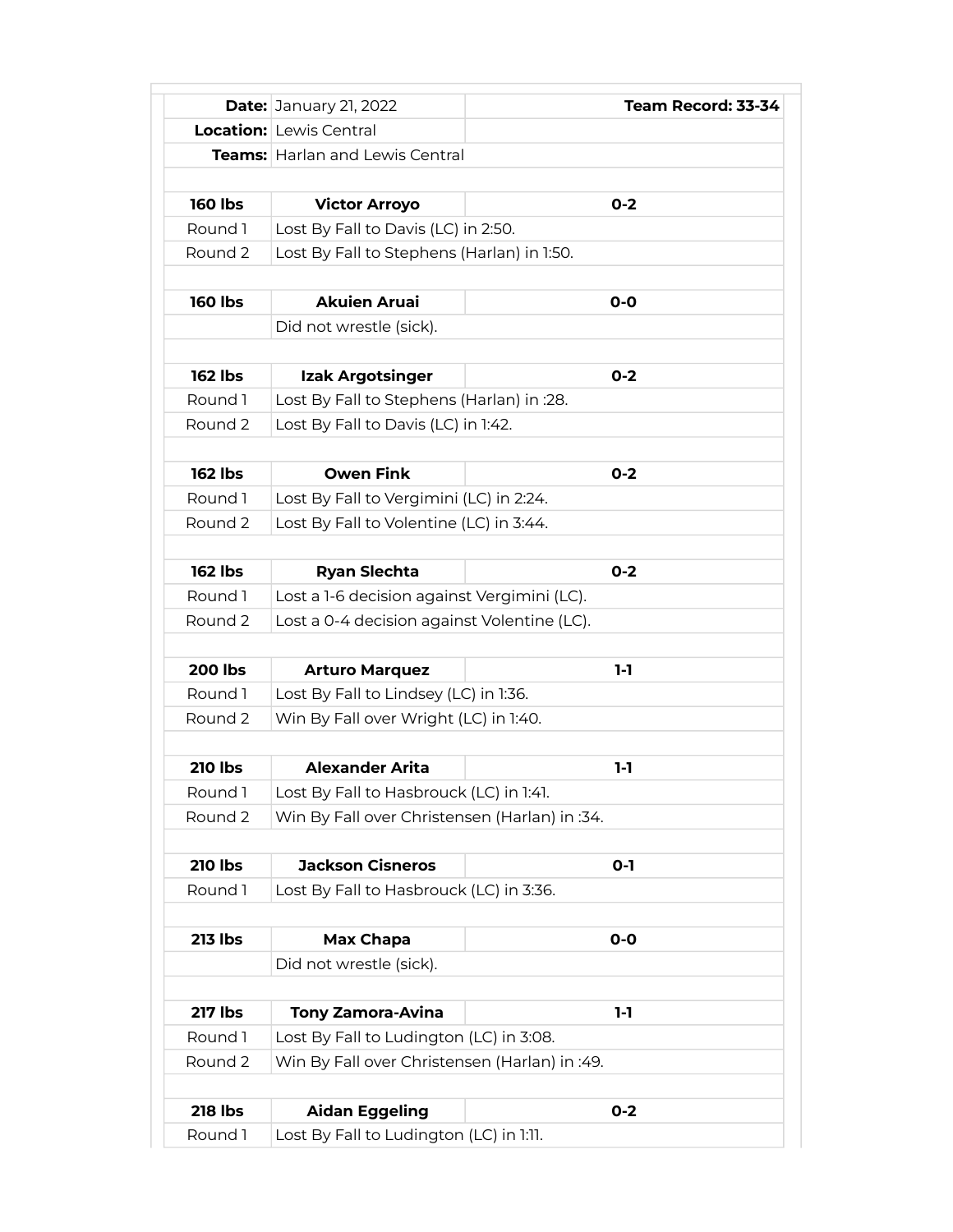| Lost By Fall to Ludington (LC) in 2:33.<br>Round 2 |                                                   |         |  |
|----------------------------------------------------|---------------------------------------------------|---------|--|
| <b>225 lbs</b>                                     | <b>Byron Acosta</b>                               | $0 - 2$ |  |
| Round 1                                            | Lost a 1-6 decision against Christensen (Harlan). |         |  |
| Lost By Fall to Hasbrouck (LC) in :16.<br>Round 2  |                                                   |         |  |
|                                                    |                                                   |         |  |